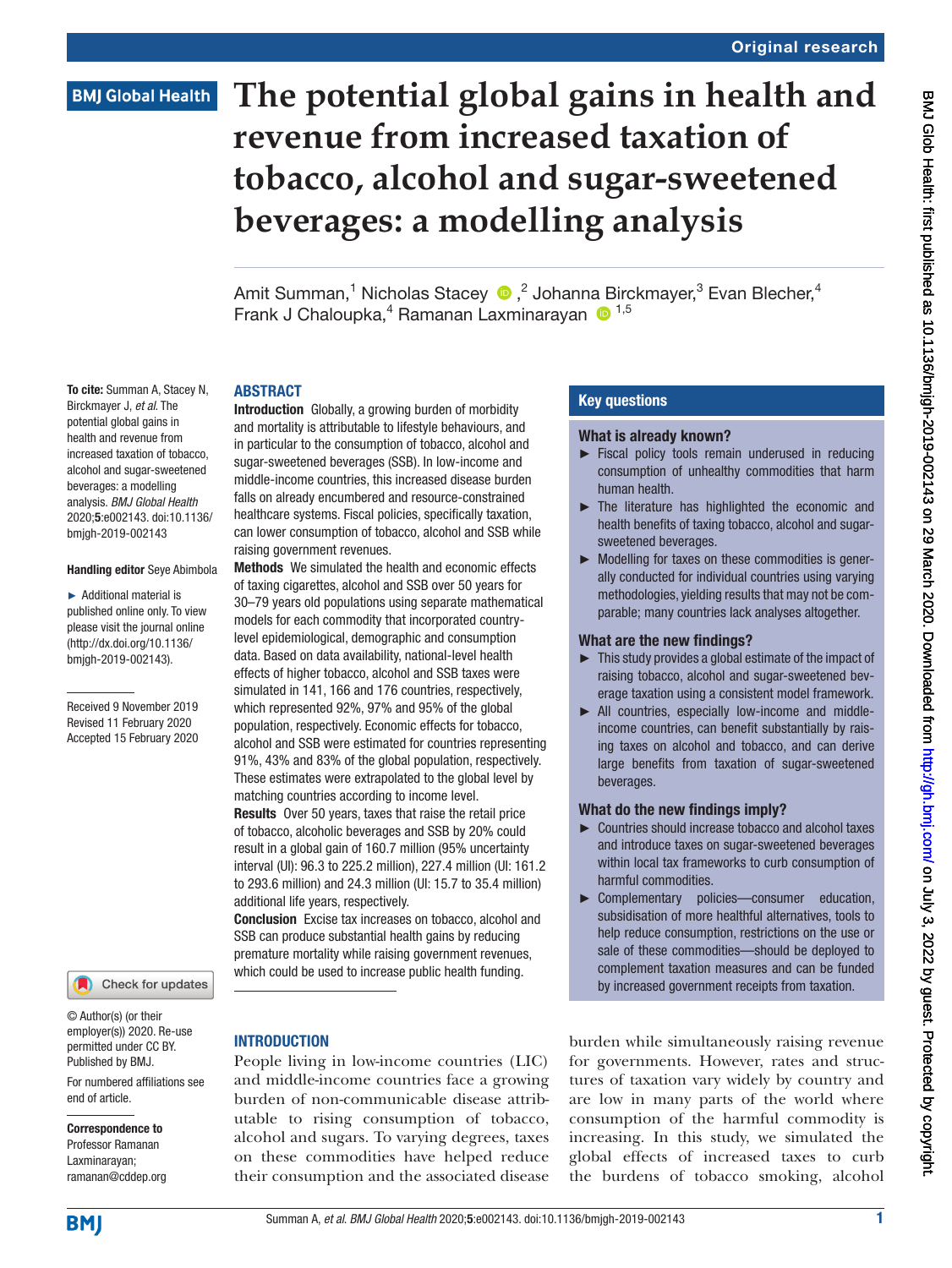consumption and sugar-sweetened beverage (SSB) consumption on health, expenditure and tax revenue outcomes.

Globally, tobacco smoking ranked as the fourth highest risk factor for years of life lost (YLL) and was respon-sible for [1](#page-10-0)75 million YLL in 2017.<sup>1</sup> A recent meta-analysis found that there is no safe level of alcohol consumption<sup>[2](#page-10-1)</sup>; alcohol consumption was responsible for 88million YLL globally in 2017 and was ranked as the highest risk factor for individuals between the ages of  $15$  $15$  and  $49<sup>1</sup>$  Alcohol consumption projections up to 2025 suggest an increase in alcohol consumption in half of all WHO regions.<sup>[3](#page-10-2)</sup> Excess consumption of SSBs has been linked to obesity and diabetes, $4\frac{5}{9}$  whose prevalences are rising around the world, including in LIC and middle-income countries.<sup>67</sup> Growing incomes in these countries are making these commodities more affordable, thus leading to higher levels of consumption.

Fiscal policies, in particular excise taxes, play a large but underappreciated role in improving population health. The Lancet Commission on Investing in Health in 2013 pointed out that 'fiscal policies are a powerful and underused lever for curbing non-communicable diseases and injuries'.<sup>8</sup> WHO recognises excise taxes as effective tools to curb harmful alcohol, tobacco and SSB consumption.<sup>9 10</sup> Fiscal measures offer an appealing complementary opportunity to improve health by modifying risk factors without requiring additional budgetary allocations to ministries of health.<sup>91112</sup> Revenues raised through taxes could subsidise health expenditures or offset other sources of revenue for national governments. $13-15$  Fiscal policies can encourage healthy behaviours by modifying incentives for treating and preventing illness and making better lifestyle choices, with important implications for public health expenditure and for the large out-of-pocket health expenditures incurred in the private sector.

Taxes on tobacco, alcohol and SSB can also facilitate universal health coverage, which is now part of the United Nations' (UN) sustainable development goals. In countries as diverse as South Africa, India and Brazil, progress on universal healthcare has run up against the barrier of high rates of smoking and high consumption of alcohol and SSBs, all of which hinder efforts to improve health. Slowing economic growth has reduced government revenues in middle-income countries. Annual growth rates in Brazil, Russia, India, China and South Africa were a population-weighted average of more than two percentage points lower during 2011–2018 than during the previous decade.<sup>16</sup> The fiscal space for health, already constrained by the low-tax base in many countries, has narrowed further. Moreover, availability of resources does not necessarily lower the disease burden if a country's health system is weak. In such cases, taxes and subsidies that prevent disease could potentially be more effective than treatment in a poor healthcare system.

In this study, we use a consistent modelling approach to develop global estimates of the effects of fiscal policy tools across three important modifiable risk factors,

consumption of: tobacco, alcoholic beverages and SSBs. We synthesise existing evidence on product use, risk factor prevalence, price responsiveness and mortality risks at the country level to simulate the effect of excise tax policies globally on comparable population health outcomes and government revenue estimates.

# **METHOD**

#### Modelling approach **Overview**

We simulated the health and economic effects of tobacco, alcohol and SSB taxation using separate mathematical models for each commodity that incorporated countrylevel epidemiological, demographic and consumption data. Model outputs included years of life gained (YLG), (premature) deaths averted, change in consumer spending and change in tax revenue. Outcomes were aggregated and presented by World Bank country income group classifications: LIC, lower middle-income countries (LMIC), upper middle-income countries (UMIC) and high-income countries (HIC).

[Figure](#page-2-0) 1 lays out the conceptual structure of the model. The tax is applied to the targeted product, which leads to a price increase and reduces consumption. Prices may change less than projected if the producer absorbs some or all of the costs of the tax. We use a common assump- $\frac{141517}{206}$  of a 100% pass through of the tax, discussed in the [online supplementary appendix.](https://dx.doi.org/10.1136/bmjgh-2019-002143) Reduced consumption changes the distribution of risk factors associated with the product within affected populations, ultimately affecting health outcomes. The magnitude of the change in consumption due to the price increase is determined by price elasticities of demand. The taxes also have direct economic consequences for consumer expenditures and for government receipts, as well as indirect outcomes that can include economic growth and labour outcomes.

We modelled two scenarios, a 20% and a 50% price increase through tax increases. The models focused on health effects for directly exposed individuals but did not consider externality effects of use, such as secondhand smoke or secondary consequences of alcohol and SSB consumption. The time horizon for the model was 50 years, with 2018 as the baseline year. A detailed mathematical description of the model is provided in the [online supplementary appendix](https://dx.doi.org/10.1136/bmjgh-2019-002143). The models were implemented in Microsoft Excel 2016 (with visual basic for applications) and R software (R 3.5.3).

# Health outcomes

In the baseline scenario, future consumption per capita for each commodity for each country was estimated using published consumption projections—from WHO for tobacco<sup>18</sup> and alcohol<sup>19</sup> and from Euromonitor<sup>20</sup> for SSBs. Because projections were not available for all countries, an average trend was calculated for each income group category and applied to countries that were missing a trend. For SSBs, consumption trend projections were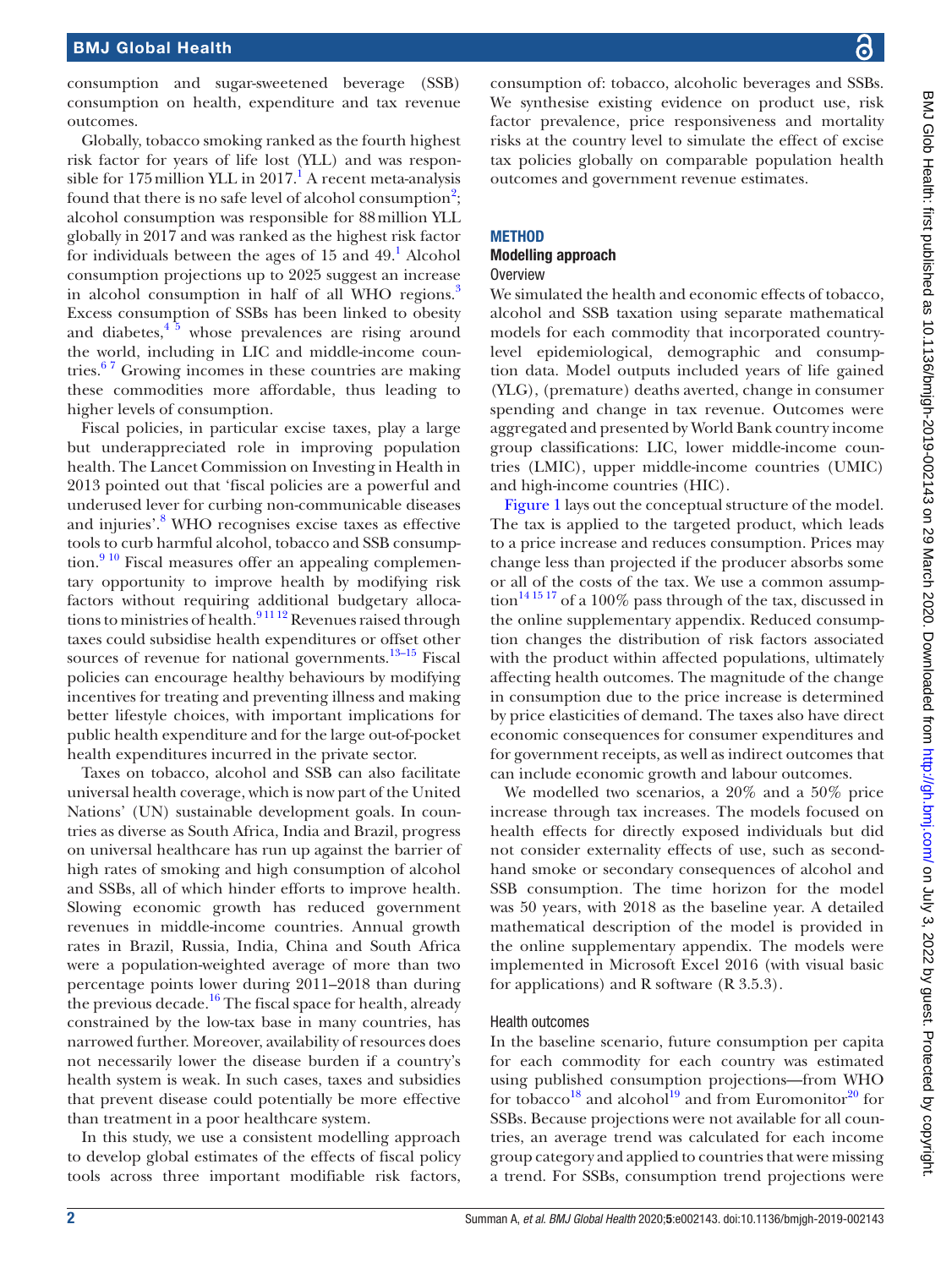

<span id="page-2-0"></span>Figure 1 Conceptual framework of modelling. Arrows indicate the direction of causation.

not available for any LIC; we used the estimated LMIC consumption trend for LIC in our modelling. These trends were used to estimate a baseline consumption trajectory for 5–15 years. We assumed that consumption growth was flat from year 16 to year 50.

We simulated the health effects of the intervention using a standard, abridged baseline life table (for information on the construction of life tables, see  $UN^{21}$  $UN^{21}$  $UN^{21}$  or Gardner and Stewart<sup>22</sup>) and estimated an intervention life table with modified mortality rates. Five-year age intervals were used from ages 15 to 79; the last age category consisted of individuals 80 years and older. Following other modelling literature, $\frac{14}{14}$  $\frac{14}{14}$  $\frac{14}{14}$  we assumed that cohorts born after 2018 were the same size as the current newborn to 5-year-old cohort. Health effects were estimated for populations above the age of 30 according to the data availability of mortality rates and risks for consumption of the commodities modelled. We focused on the direct association of consumption of the three commodities and all-cause mortality.

# Economic outcomes

To simulate economic outcomes, we calculated changes in consumer spending and tax revenue for each country over a 50-year period. Consumption levels and patterns (prevalence) were calculated at the beginning of each 5-year period and assumed to be unchanged for this period. All results are in 2018 USD, converted at current exchange rates. Future estimates of expenditures and revenues were discounted using a constant rate of 3%.

#### Sensitivity analysis

We conducted a sensitivity analysis using the Latin hypercube sampling method $^{23}$  on all estimates by drawing independent samples of parameters of elasticity and relative

risk, varying them between 20% above and below their mean value using a uniform distribution for each type of product for 1000 iterations. We report the mean value of the resulting distribution as the point estimate, and the 2.5th percentile and 97.5th percentile are provided as a 95% uncertainty interval (UI). [Table](#page-3-0) 1 shows parameter values and [table](#page-4-0) 2 shows input sources. The next sections discuss methodological detail specific to the modelling of each commodity and the resulting global estimates.

#### Tobacco taxation

We focused on taxation of cigarettes, the most commonly consumed tobacco product, in our tobacco model—the average proportion of daily cigarette smoker prevalence to daily tobacco smoker prevalence across countries is  $86\%$ .<sup>24</sup> The price change induced by a tax increase was assumed to reduce demand for cigarettes at both the extensive margin (number of smokers) and the intensive margin (number of cigarettes smoked by each smoker). Following the tobacco excise modelling literature, we assumed that the overall price elasticity of tobacco was split evenly between changes in the number of current smokers and changes in the intensity of consumption by continuing smokers. We assumed that the elasticity for younger groups, ages 15–25, was twice as large as for other age groups, in line with other studies.<sup>14 15</sup> In the model, the number of current smokers fell in response to the higher tax because of decreased initiation and increased cessation, raising the number of both former and never smokers. The health effects in our model were attributable to changes in smoking status and not to changes in the intensity of smoking.

Following earlier literature,<sup>13 17 25-27</sup> we built on a commonly used multistate life table modelling approach,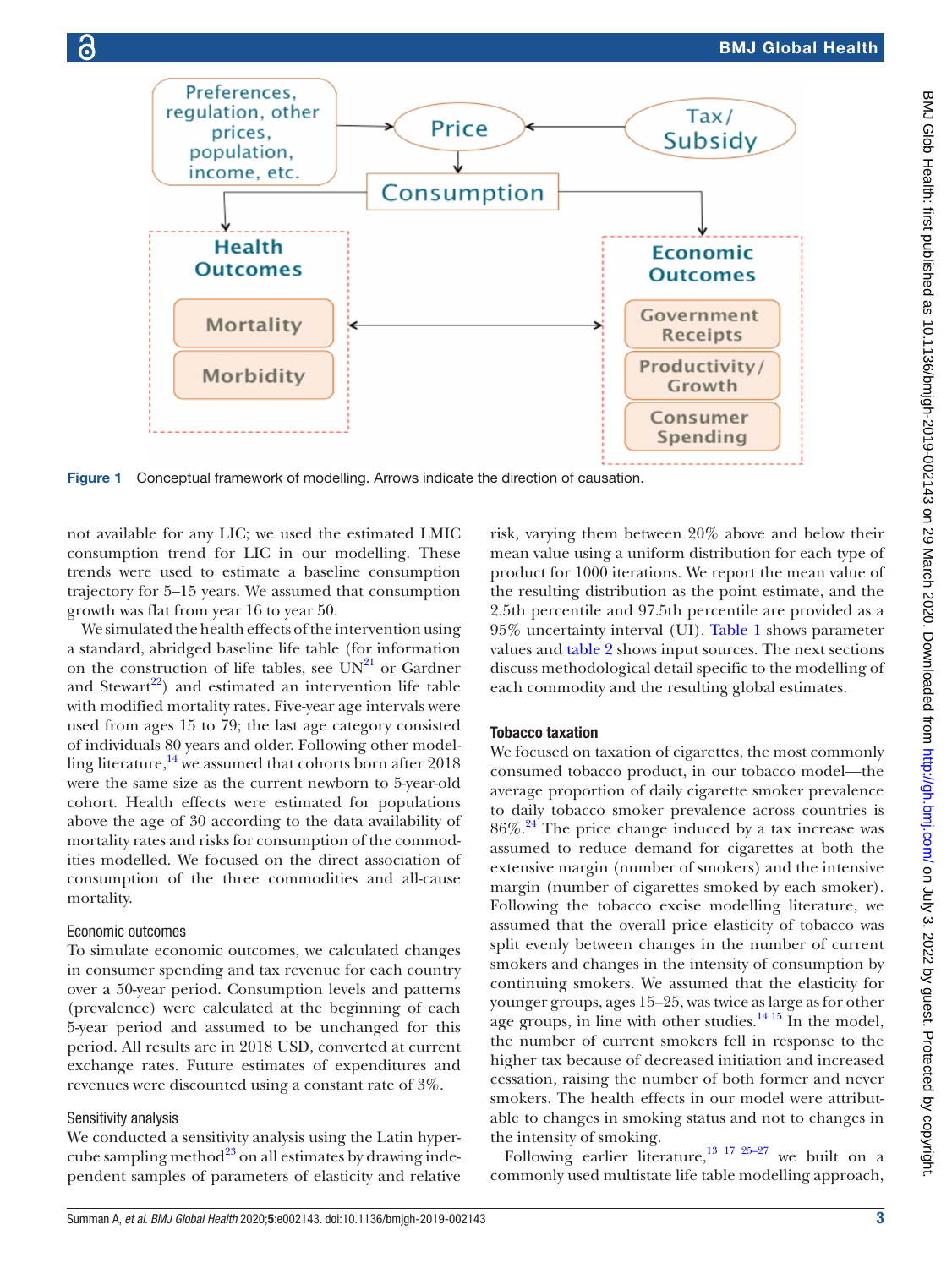<span id="page-3-0"></span>Table 1 Model parameter

|   | ļ                                                                          |
|---|----------------------------------------------------------------------------|
|   |                                                                            |
|   |                                                                            |
|   |                                                                            |
|   |                                                                            |
|   |                                                                            |
|   | ! i i c i c i c i c i c<br> <br> <br> <br> <br> <br>                       |
|   |                                                                            |
|   |                                                                            |
|   | Ì.                                                                         |
|   | $\frac{1}{2}$                                                              |
|   |                                                                            |
|   |                                                                            |
|   |                                                                            |
|   |                                                                            |
|   | אווסוומי החיירו כים מסווכוומות                                             |
|   |                                                                            |
|   |                                                                            |
|   |                                                                            |
|   |                                                                            |
|   |                                                                            |
|   |                                                                            |
|   |                                                                            |
|   |                                                                            |
|   |                                                                            |
|   |                                                                            |
|   |                                                                            |
|   |                                                                            |
| i |                                                                            |
|   |                                                                            |
|   |                                                                            |
|   |                                                                            |
|   |                                                                            |
|   |                                                                            |
|   |                                                                            |
|   |                                                                            |
|   | induct collinus during the                                                 |
|   |                                                                            |
|   |                                                                            |
|   |                                                                            |
|   |                                                                            |
|   |                                                                            |
|   |                                                                            |
|   |                                                                            |
|   |                                                                            |
|   |                                                                            |
|   |                                                                            |
|   |                                                                            |
|   |                                                                            |
|   |                                                                            |
|   |                                                                            |
|   |                                                                            |
|   |                                                                            |
|   |                                                                            |
|   |                                                                            |
|   |                                                                            |
|   |                                                                            |
|   |                                                                            |
|   |                                                                            |
|   |                                                                            |
|   |                                                                            |
|   |                                                                            |
|   |                                                                            |
|   |                                                                            |
|   |                                                                            |
|   | d as 10.1136/bmidh-2019-002143 on 29 March 2020. Downloaded from http://dr |
|   |                                                                            |
|   |                                                                            |
|   |                                                                            |
|   |                                                                            |
|   |                                                                            |
|   |                                                                            |
|   |                                                                            |
|   |                                                                            |
|   |                                                                            |
|   |                                                                            |
|   |                                                                            |
|   |                                                                            |
|   |                                                                            |
|   |                                                                            |
|   | ו<br>ו<br>י<br>נ                                                           |
|   |                                                                            |
|   |                                                                            |
|   |                                                                            |
|   |                                                                            |
|   |                                                                            |
|   |                                                                            |
|   |                                                                            |
|   |                                                                            |
|   |                                                                            |
|   |                                                                            |
|   |                                                                            |
|   |                                                                            |
|   |                                                                            |
|   |                                                                            |
|   |                                                                            |
|   |                                                                            |
|   |                                                                            |
|   |                                                                            |
|   |                                                                            |

| Variable                                 |                                               | Data source                                                                                                                                                                                                                                                                                                                                                                                                                               | Value                                             |
|------------------------------------------|-----------------------------------------------|-------------------------------------------------------------------------------------------------------------------------------------------------------------------------------------------------------------------------------------------------------------------------------------------------------------------------------------------------------------------------------------------------------------------------------------------|---------------------------------------------------|
| <b>Tobacco</b>                           |                                               |                                                                                                                                                                                                                                                                                                                                                                                                                                           |                                                   |
| Own-price elasticity                     | Cigarettes: LIC, LMIC,<br><b>UMIC</b>         | Authors' assumptions based on International Agency -0.5<br>for Research on Cancer <sup>44</sup>                                                                                                                                                                                                                                                                                                                                           |                                                   |
|                                          | Cigarettes: HIC                               |                                                                                                                                                                                                                                                                                                                                                                                                                                           | $-0.4$                                            |
| Relative risk of all-<br>cause mortality | Cigarette smoker                              | Authors' assumptions based on multiple sources<br>(see table A3 in online supplementary appendix)                                                                                                                                                                                                                                                                                                                                         | 2.2                                               |
|                                          | Former smoker                                 | Authors' assumption based on Doll et al <sup>28</sup>                                                                                                                                                                                                                                                                                                                                                                                     | See figure 4 in Doll et al <sup>28</sup>          |
| Alcohol                                  |                                               |                                                                                                                                                                                                                                                                                                                                                                                                                                           |                                                   |
| Own-price elasticity                     | Alcohol: LIC, LMIC, UMIC                      | Authors' assumption based on Nelson <sup>45</sup>                                                                                                                                                                                                                                                                                                                                                                                         | $-0.65$                                           |
| Relative risk of all-<br>cause mortality | Daily consumption of<br>grams of pure alcohol | Authors' estimates based on Grisworld et al <sup>46</sup>                                                                                                                                                                                                                                                                                                                                                                                 | See figure A2 in online<br>supplementary appendix |
| Sugar-sweetened beverages                |                                               |                                                                                                                                                                                                                                                                                                                                                                                                                                           |                                                   |
| Own-price elasticity                     | Sugar-sweetened<br>beverages                  | Authors' estimates based on Cabrera Escobar et al <sup>5</sup> -1.2                                                                                                                                                                                                                                                                                                                                                                       |                                                   |
| Relative risk of all-<br>cause mortality | Body mass index                               | Authors' estimates based on Aune et al <sup>47</sup>                                                                                                                                                                                                                                                                                                                                                                                      | See figure A3 in online<br>supplementary appendix |
|                                          |                                               | $\mathbf{1} \cup \mathbf{1} \cup \mathbf{1} \cup \mathbf{1}$ and $\mathbf{1} \cup \mathbf{1} \cup \mathbf{1} \cup \mathbf{1}$ and $\mathbf{1} \cup \mathbf{1} \cup \mathbf{1} \cup \mathbf{1} \cup \mathbf{1} \cup \mathbf{1} \cup \mathbf{1} \cup \mathbf{1} \cup \mathbf{1} \cup \mathbf{1} \cup \mathbf{1} \cup \mathbf{1} \cup \mathbf{1} \cup \mathbf{1} \cup \mathbf{1} \cup \mathbf{1} \cup \mathbf{1} \cup \mathbf{1} \cup \math$ |                                                   |

HIC, high-income country; LIC, low-income country; LMIC, lower middle-income country; UMIC, upper middle-income country.

whereby we estimated separate life tables for smokers, never smokers and current former smokers (smokers who quit smoking before the intervention) under a baseline scenario, and intervention life tables for never smokers, current smokers, current former smokers and intervention former smokers (smokers who quit because of the intervention). Successive age–sex cohorts were fed into the country-specific life table structures, and the number of deaths and years of life were calculated in both the baseline and the intervention scenario over a 50-year period.

To account for the benefits of smoking cessation, we used relative risk estimates for former smokers from a study of British doctors. $28$  This study of the long-term effects of smoking on mortality found that smoking cessation by age 30 helped avoid almost all of the excess risk of smoking on average, and that lifelong smokers lost approximately 10 years of healthy life compared with lifelong non-smokers.

# Alcohol taxation

Following previous alcohol modelling, $29$  changes in the price of alcohol from higher taxation were modelled to explore the effect on drinking intensity. We considered three beverage categories: spirits, wine and beer. We did not model substitution because of inconsistent evidence on cross-price elasticities between beverages. Additionally, we simulated the tax increases on each beverage that would lead to a uniform price increase across all three beverage categories.

To estimate the health effects, we used a similar approach to that used for tobacco and constructed separate life tables for drinkers and abstainers. We accounted for the time lag between reduced alcohol consumption and the reduced risk of chronic alcohol-related diseases using published estimates $30$  on the temporal relationship

between alcohol consumption and harm for 23 chronic diseases. A detailed description is provided in section 5.3 of the [online supplementary appendix.](https://dx.doi.org/10.1136/bmjgh-2019-002143)

# SSB taxation

To model SSB taxation, we adopted an energy-balance approach to simulating shifts in body mass index (BMI) distribution associated with changes in beverage intake.[5 13 17](#page-10-9) A previously estimated factor converting average energy imbalance to change in average body weight, 94kJ/kg, was used to simulate a change in average BMI for each age–sex group. $31$  Data from the Global Burden of Disease study on the prevalence of obesity (BMI > 30 kg/m<sup>2</sup>), and obesity and overweight  $(BMI > 25 \text{ kg/m}^2)$  were used for all the countries under consideration to construct baseline log-normal BMI distributions. We then resimulated BMI distributions, accounting for body weight changes arising from underlying country-specific trends in energy intake as well as changes in energy intake that might result from the tax. Individuals with a BMI of less than 24 were assumed to fully offset the decrease in SSB consumption due to the tax with other calories. To account for changes in total calories under the baseline scenario, we incorporated estimates of the change in total calorie consumption from the Food and Agriculture Organization, $32$  which projected total changes in calorie consumption by region to 2050.

To translate changes in age–sex BMI distributions into changes in age–sex mortality rates, we calculated a potential impact fraction, which measures the proportional change in risk due to changing risk factor distribution. This measure is used to scale the prevailing mortality risk in the baseline life table so that an intervention life table can be constructed. Similar to the tobacco and alcohol models, for SSB consumption we applied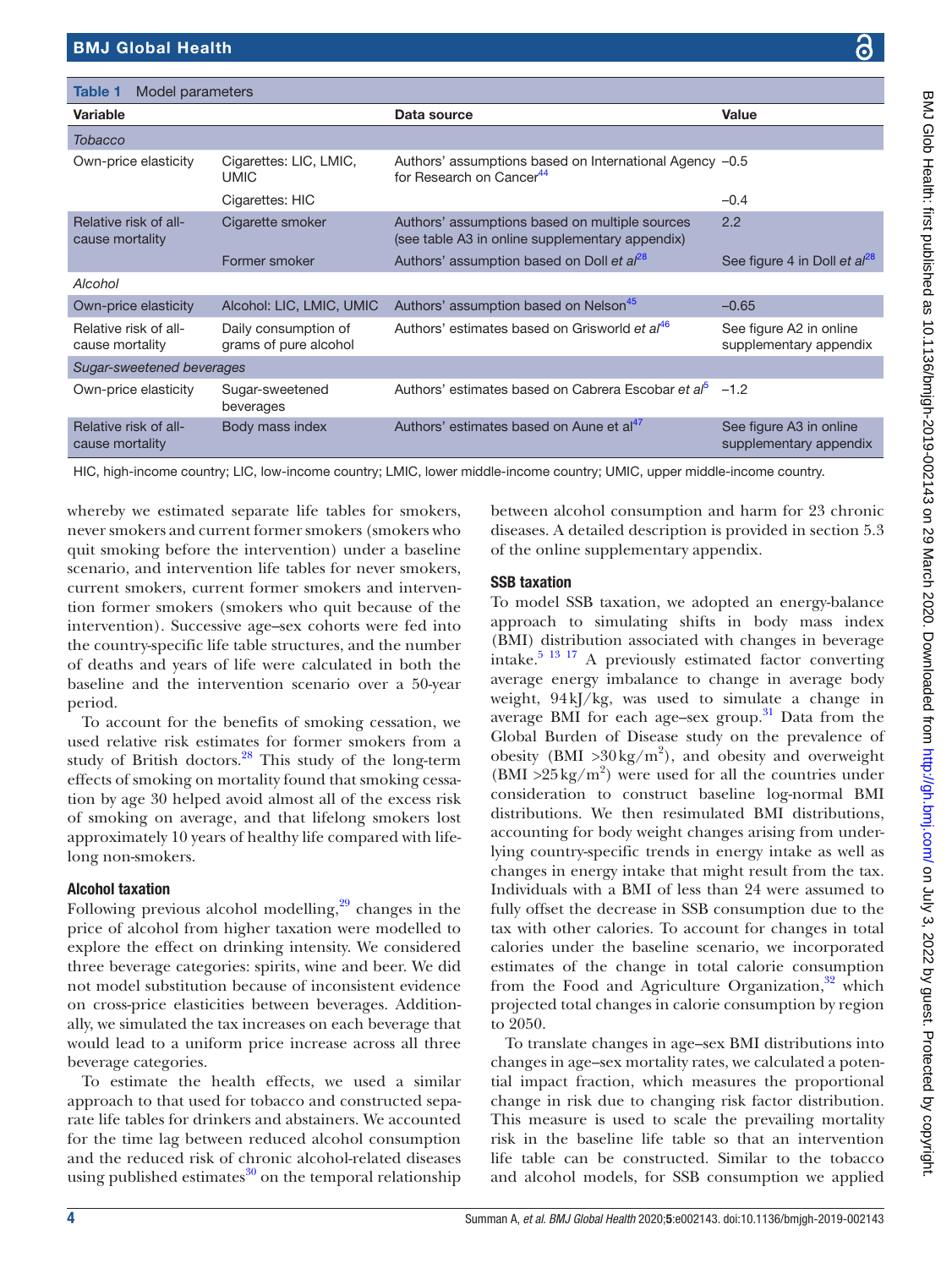<span id="page-4-0"></span>

| Table 2<br>Input sources             |                                                                   |  |  |  |
|--------------------------------------|-------------------------------------------------------------------|--|--|--|
| Input                                | Source                                                            |  |  |  |
| Baseline mortality rates             | Global Burden of Disease <sup>1</sup>                             |  |  |  |
| Population                           | <b>United Nations World</b><br>Population Prospects <sup>48</sup> |  |  |  |
| Income groups                        | World Bank <sup>36</sup>                                          |  |  |  |
| Tobacco                              |                                                                   |  |  |  |
| Prices                               | WHO <sup>24</sup>                                                 |  |  |  |
| <b>Tax rates</b>                     |                                                                   |  |  |  |
| Smoking prevalence and<br>trends     | WHO <sup>18</sup>                                                 |  |  |  |
| Smoking death rates                  | Global Burden of Disease <sup>1</sup>                             |  |  |  |
| Cigarette consumption                | Euromonitor <sup>20</sup> ; Ng et al <sup>49</sup>                |  |  |  |
| Alcohol                              |                                                                   |  |  |  |
| Prices                               | WHO <sup>50</sup> ; Euromonitor <sup>20</sup> ;                   |  |  |  |
| Tax rates                            | OECD <sup>51</sup>                                                |  |  |  |
| Drinking prevalence and<br>trends    | <b>WHO Global Health</b><br>Observatory <sup>50</sup>             |  |  |  |
| Grams of pure alcohol<br>consumption |                                                                   |  |  |  |
| Alcohol death rates                  | Global Burden of Disease <sup>1</sup>                             |  |  |  |
| Sugar-sweetened beverages            |                                                                   |  |  |  |
| Prices                               | Blecher et al <sup>52</sup> ; Euromonitor <sup>20</sup>           |  |  |  |
| Consumption                          | Singh et al <sup>53</sup>                                         |  |  |  |
| Overweight and obese<br>prevalence   | Global Burden of Disease <sup>54</sup>                            |  |  |  |
| Height                               | <b>NCD Risk Factor</b><br>Collaboration <sup>55</sup>             |  |  |  |
| Calorie consumption trends           | Food and Agriculture<br>Organization <sup>32</sup>                |  |  |  |

NCD, non-communicable disease; OECD, Organisation for Economic Cooperation and Development.

the overall relationship between all-cause mortality and exposure (BMI-related diseases include stroke, ischaemic heart disease, hypertensive heart disease, diabetes mellitus, osteoarthritis, postmenopausal breast cancer, colon cancer, endometrial cancer and kidney cancer $^{33}$ ) to model health effects. We assumed the full benefits of reduced SSB consumption accrue starting 5years after the tax is implemented. This corresponds to the time it takes for an individual to reach a new equilibrium weight after reducing calories because of the intervention.

For the SSB tax modelling, additional consumption of alternative beverages or foods was not explicitly modelled because of a lack of data on cross-price elasticities, but a 50% offset factor was assumed to account for substitution of calories. A 50% offset factor means that half of the reduced calories from decreased SSB consumption are replaced by calories from other beverages. Also because of a lack of data, we did not include the additional expenditure or tax revenue generated from consumption of substituted products in the expenditure and tax

# BMJ Global Health

estimates. The use of a 50% offset factor is slightly conservative but consistent with the levels of substitution used in other SSB tax modelling,  $3435$  where a roughly  $40\%$  offset factor has been used.

### Global effects

To estimate global health effects, we estimated the total health effects per 100000 individuals by each country income group, using the four World Bank income group classifications.[36](#page-11-18) We then matched countries not covered in our sample by income level to these estimates and imputed the in-sample, weighted health effects to these countries. Parameter and input data were available for countries across all three commodities for estimating health effects: tobacco data were available for countries accounting for 92% of the global population; alcohol data, 97%; and SSBs, 95%. To estimate global economic effects, we first matched countries by exposure level (tertiles of smoking prevalence for tobacco, daily alcohol consumption for alcohol and daily SSB consumption for SSBs), region and income. We then imputed in-sample average missing economic parameter data (price and tax) for countries that were missing these data but had underlying consumption pattern data and simulated the economic effects for these countries. For countries missing both economic and consumption data, we imputed the population-weighted average economic effects calculated at the country's income level. Tobacco and SSB economic parameter data were available for countries representing 89% and 83% of the global population, respectively. For alcohol, our sample covered 72% and 43% of the global population for consumer expenditure and tax revenue estimates, respectively. For SSBs, we did not have economic parameter data for any LIC which represent 9% of the global population; therefore, for extrapolation to LIC, we used LMIC estimates. (We also estimated economics effects for LIC using estimates from LMIC that represent the bottom 50% of income; we found no significant difference in estimates.) The countries included in the sample for different models are listed in table A5 in the [online supplementary appendix.](https://dx.doi.org/10.1136/bmjgh-2019-002143) The availability of data for a large number of countries decreases the potential error from extrapolation to the global level.

# Patient and public involvement

This research was done without patient involvement. Patients were not invited to comment on the study design and were not consulted to develop patient relevant outcomes or interpret the results. Patients were not invited to contribute to the writing or editing of this document for readability or accuracy.

# **RESULTS**

#### Tobacco taxation

[Table](#page-5-0) 3 presents the results for tobacco taxation by country income level. For 20% and 50% increases in the price, we estimated YLG of 161million (95% UI: 96 to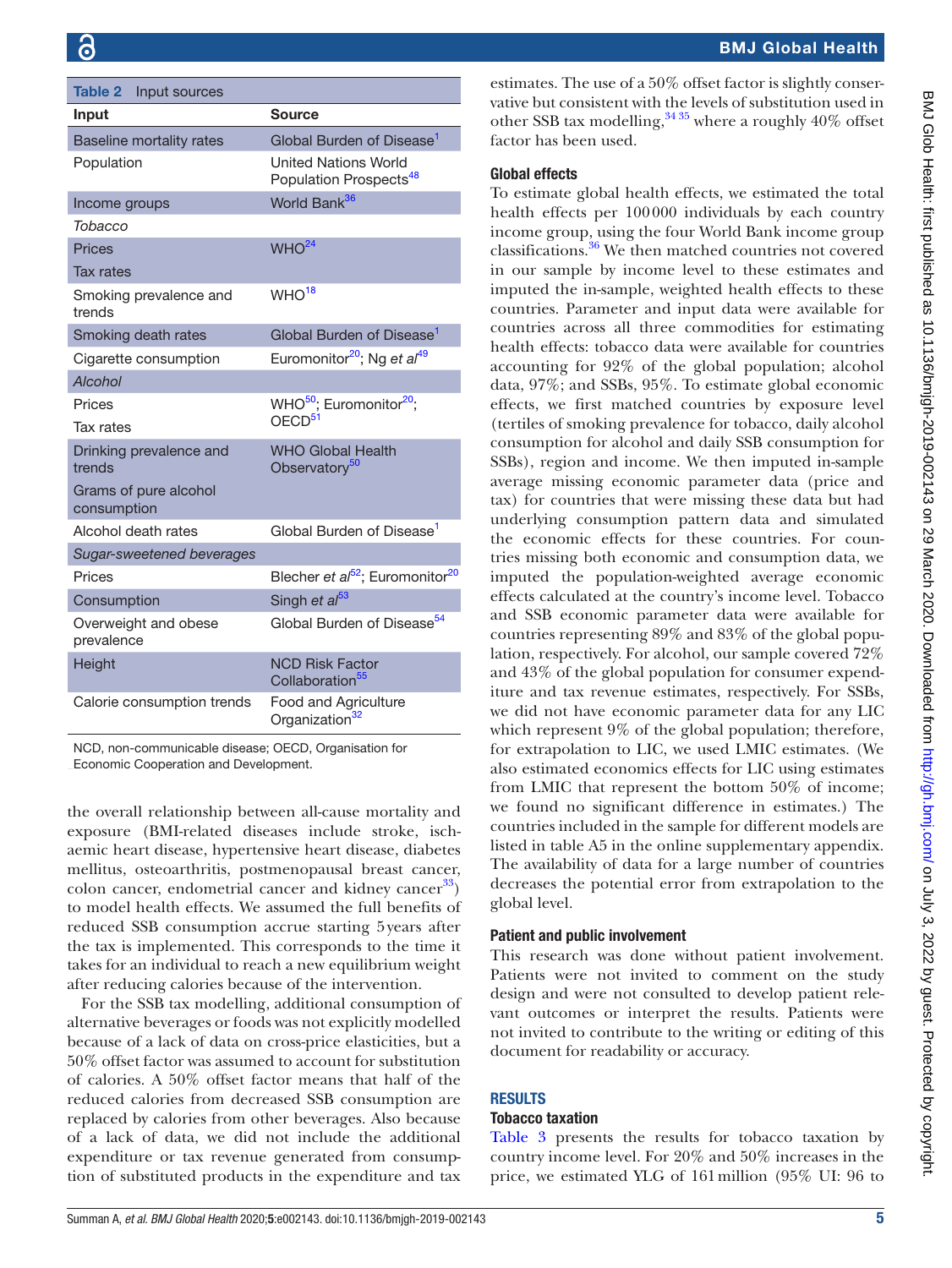# <span id="page-5-0"></span>Table 3 Effects of tobacco taxation over 50 years

| <b>Income level</b> | <b>Deaths averted</b><br>(000s) | Years of life gained<br>(000s) | <b>Deaths</b><br>averted<br>(per 100 000) | <b>Years of life</b><br>gained<br>(per 100 000) | Change in<br>expenditure<br>(discounted,<br><b>US\$ 2018,</b><br>billions) | Change in<br>tax revenue<br>(discounted,<br><b>US\$ 2018,</b><br>billions) |
|---------------------|---------------------------------|--------------------------------|-------------------------------------------|-------------------------------------------------|----------------------------------------------------------------------------|----------------------------------------------------------------------------|
| 20% price increase  |                                 |                                |                                           |                                                 |                                                                            |                                                                            |
| Low                 | 722                             | 12007                          | 110                                       | 1836                                            | 9                                                                          | 27                                                                         |
|                     | (440 to 1004)                   | (7224 to 16 790)               | (67 to 153)                               | (1105 to 2568)                                  | (3 to 15)                                                                  | (23 to 29)                                                                 |
| Lower middle        | 3686                            | 64881                          | 123                                       | 2170                                            | 147                                                                        | 277                                                                        |
|                     | (2235 to 5137)                  | (38 922 to 90 840)             | (75 to 172)                               | (1302 to 3038)                                  | (70 to 205)                                                                | (213 to 306)                                                               |
| Upper middle        | 3535                            | 69373                          | 138                                       | 2711                                            | 427                                                                        | 857                                                                        |
|                     | (2135 to 4934)                  | (41 610 to 97 135)             | (83 to 193)                               | (1626 to 3796)                                  | (189 to 658)                                                               | (690 to 1013)                                                              |
| High                | 739                             | 14474                          | 63                                        | 1226                                            | 556                                                                        | 826                                                                        |
|                     | (438 to 1040)                   | (8556 to 20 391)               | (37 to 88)                                | (725 to 1728)                                   | (374 to 727)                                                               | (688 to 949)                                                               |
| Global              | 8682                            | 160734                         | 118                                       | 2177                                            | 1139                                                                       | 1987                                                                       |
|                     | (5249 to 12 115)                | (96 312 to 225 157)            | (71 to 164)                               | (1305 to 3050)                                  | (636 to 1606)                                                              | (1613 to 2297)                                                             |
| 50% price increase  |                                 |                                |                                           |                                                 |                                                                            |                                                                            |
| Low                 | 1805                            | 30018                          | 276                                       | 4591                                            | $\overline{7}$                                                             | 49                                                                         |
|                     | (1101 to 2509)                  | (18 061 to 41 976)             | (168 to 384)                              | (2762 to 6420)                                  | $(-10 \text{ to } 24)$                                                     | (36 to 58)                                                                 |
| Lower middle        | 9215                            | 162202                         | 308                                       | 5425                                            | 188                                                                        | 497                                                                        |
|                     | (5587 to 12 844)                | (97 304 to 227 100)            | (187 to 430)                              | (3254 to 7595)                                  | $(-11$ to 364)                                                             | (325 to 606)                                                               |
| Upper middle        | 8836                            | 173432                         | 345                                       | 6778                                            | 481                                                                        | 1506                                                                       |
|                     | (5339 to 12 334)                | (104 025 to 242 839)           | (209 to 482)                              | (4065 to 9490)                                  | (-172 to 1127)                                                             | (1009 to 1982)                                                             |
| High                | 1848                            | 36184                          | 157                                       | 3066                                            | 924                                                                        | 1573                                                                       |
|                     | (1096 to 2600)                  | (21 390 to 50 978)             | (93 to 220)                               | (1812 to 4319)                                  | (414 to 1417)                                                              | (1164 to 1953)                                                             |
| Global              | 21705                           | 401836                         | 294                                       | 5443                                            | 1601                                                                       | 3625                                                                       |
|                     | (13 123 to 30 287)              | (240 779 to 562 892)           | (178 to 410)                              | (3261 to 7624)                                  | (220 to 2933)                                                              | (2534 to 4599)                                                             |

Uncertainty interval (95%) in parentheses. Discount rate of 3% is assumed for economic outcomes.

225million) and 402million (UI: 241 to 563million), respectively, over 50 years globally. The health gains from the tax come mainly from LMIC and UMIC; HIC account for the smallest gains across all simulations. We have also presented YLG per 100000 people across simulations to account for population distribution across income groups. Whereas LIC make up lower total YLG than HIC, the per capita health effects for LIC are higher than HIC—in the 20% price increase simulation, LIC and HIC have YLG of 1836 (UI: 1059 to 2462) and 1226 (UI: 695 to 1657) per 100000 people, respectively.

Consumer expenditure increases by US\$1139billion (UI: US\$636 to US\$1606billion) and US\$1601billion (UI: US\$220 to US\$2933billion) over 50 years, and tax revenues increase by US\$1987billion (UI: US\$1613 to US\$2297billion) and US\$3625billion (UI: US\$2534 to US\$4599billion) in the 20% and 50% price increase simulations, respectively. [Figure](#page-6-0) 2 shows the increase in average annual tax revenue as a percentage of gross domestic product (GDP) in 2018. Although most of the global tax revenue gains come from HIC, the increase in tax revenue as a percentage of GDP is inversely proportional to income level, with LIC increasing their average annual tax revenue by 0.17% as a percentage of GDP in the 50% price increase scenario.

# Alcohol taxation

[Table](#page-7-0) 4 shows results for alcohol taxation by income level. We estimated a health benefit of YLG over 50 years of 227million (UI: 161 to 294million) and 547million (UI: 391 to 703million) for the 20% and 50% price increases, respectively. LMIC make up 44% of global YLG in both price increase scenarios. LIC have the lowest consumption rate of all the income groups, and thus a low share of global YLG. The population-weighted effects of the tax are highest for HIC, with YLG of 9062 (UI: 6333 to 11 792) per 100000 people, followed by LMIC, UMIC and LIC in the 50% price increase scenario.

Consumer expenditure increases by US\$2958billion (UI: US\$1198 to US\$4718) and US\$1549billion (UI: –US\$3902 to US\$6999billion) over 50 years, and tax revenues increase by US\$9428billion (UI: US\$8803 to US\$10053billion) and US\$17778billion (UI: US\$15188 to US\$20367billion) for the 20% and 50% price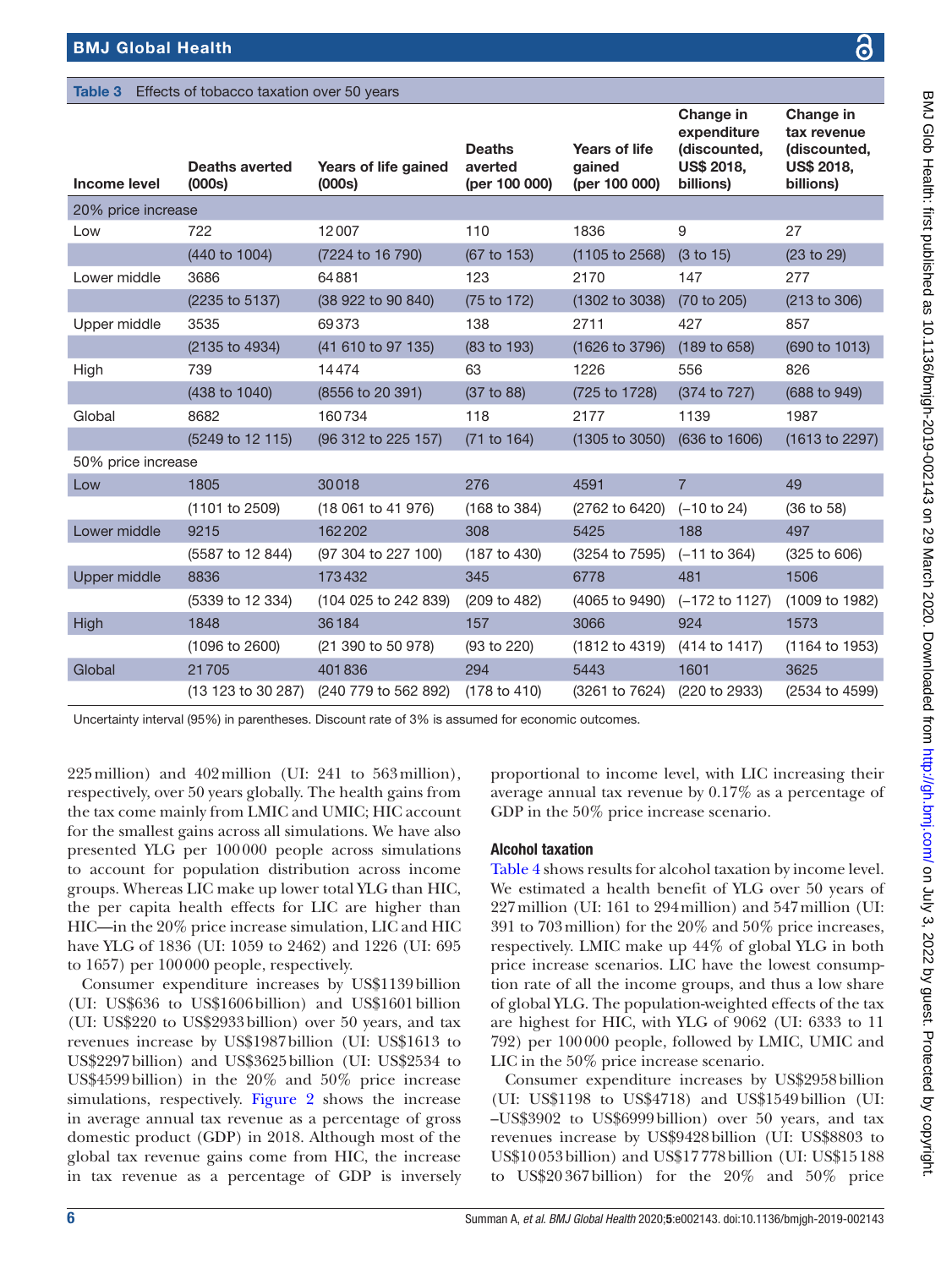

<span id="page-6-0"></span>Figure 2 Change in annual tax revenue as percentage of 2018 gross domestic product (GDP). Calculated by dividing total tax revenue by 50 and dividing by 2018 GDP. Source: authors' estimates. SSB, sugar-sweetened beverages.

increases, respectively. The increases in both consumer expenditures and tax receipts are largely driven by UMIC and HIC, likely because of these countries' higher intensity of consumption and higher prices for alcoholic beverages (both daily consumption and prices are highest in HIC). [Figure](#page-6-0) 2 shows that as a percentage of GDP, the annual average tax increases are highest for LMIC, with substantial gains for UMIC and LIC as well.

A challenge with the alcohol expenditure and tax analysis was the lack of price and tax data, particularly in LIC. For 24 LIC, there were parameter data available for two of the three alcoholic beverages; missing tax and price data for the third alcoholic beverage were imputed using average parameter values across LIC for which data were available for the respective beverage type.

Another challenge with alcohol modelling relates to substitution across beverages. Evidence on cross-price elasticities was insufficient, particularly for LMIC, so we used a uniform price increase across beverage types. This limitation is described further in the Discussion section.

#### SSB taxation

We simulated tax increases leading to 20% and 50% price increases in SSBs, assuming a 50% offset factor to account for substitution towards other beverages or foods due to a tax. [Table](#page-8-0) 5 shows results for SSB taxation by income level. The 20% and 50% price increases result in YLG of 24million (UI: 16 to 35million) and 60million (UI: 39 to 86million) over 50 years, respectively. These gains are mostly driven by LMIC and UMIC, which together contribute 45% and 38% to overall YLG in the 20% and 50% price simulations, respectively. These results are consistent with consumption patterns: UMIC have the highest levels of consumption, followed by LMIC and UIC, which have similar levels of consumption. The population-weighted health effects are more equal across income groups and highest for HIC.

The 20% and 50% price increases result in tax revenue gains of US\$724billion (UI: US\$680 to US\$767billion) and US\$952billion (UI: US\$681 to US\$1224billion) over 50 years, respectively. (We found that the lower bound for the 95% CI for the 20% and 50% price increase simulations is similar as the reduction in consumption in the 50% price increase simulation is compensated by the new tax revenue, given baseline parameters, to mathematically be close to the lower bound for the 20% price increase simulation on average.) The corresponding consumer expenditure changes are –US\$419billion (UI: –US\$679 to –US\$158billion) and –US\$1903billion (UI: – US\$2717 to –US\$1090billion). Demand for SSBs, unlike the other commodities, is elastic, causing a decrease in consumption expenditure for consumers. (We did not make an assumption about the cost of the good substituted towards when estimating consumer expenditure and therefore do not include expenditure on substituted goods in our estimates.) Tax revenue contributions and decreases in consumer expenditure shares are greater than the share of population for HIC, reflecting these countries' high level of consumption and high average SSB prices. However, [figure](#page-6-0) 2 shows that average annual tax revenue gains as a percentage of GDP are inversely related to income level.

#### Trends in health outcomes

Figures [3 and 4](#page-8-1) show how YLG and deaths averted accumulate over 50 years for all three commodities in the 20% price increase simulation. The accumulation of health gains is a function of the lag for each risk factor: it takes time for the change in consumption to improve health outcomes. For tobacco, the benefits from cessation accrue slowly and are largest for the younger age groups who do not begin smoking, since the benefits of cessation are greater for those who quit smoking (or do not start) at an earlier age.<sup>28</sup> The benefits from tobacco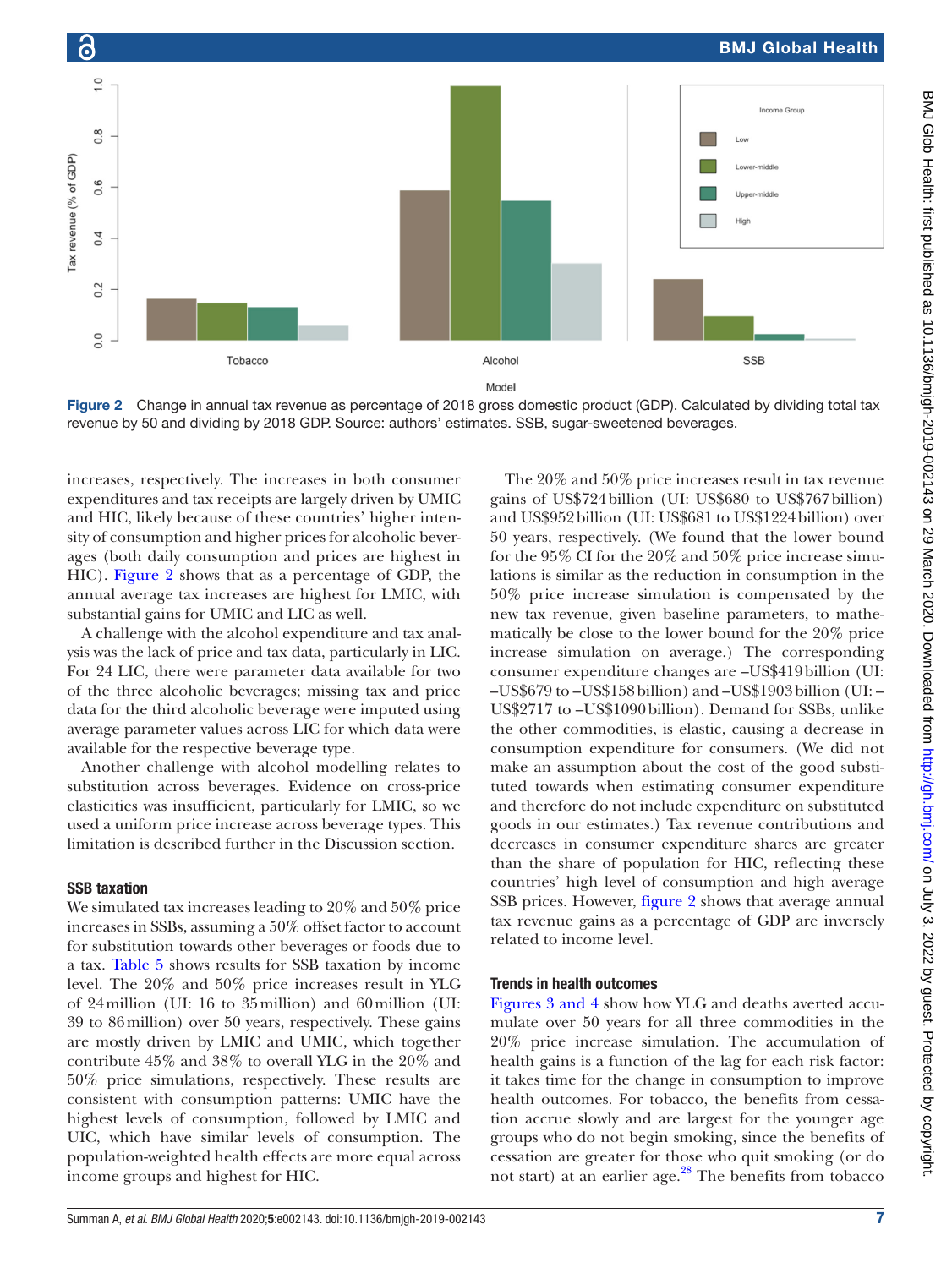#### <span id="page-7-0"></span>Table 4 Effects of alcohol taxation over 50 years

| Income level (000s) | <b>Deaths averted</b>     | Years of life gained<br>(000s)    | <b>Deaths</b><br>averted<br>(per 100 000) | Years of life gained US\$ 2018,<br>(per 100 000) | expenditure<br>(discounted,<br>billions) | tax revenue<br>(discounted,<br>US\$ 2018,<br>billions) |
|---------------------|---------------------------|-----------------------------------|-------------------------------------------|--------------------------------------------------|------------------------------------------|--------------------------------------------------------|
| 20% price increase  |                           |                                   |                                           |                                                  |                                          |                                                        |
| Low                 | 591                       | 11665                             | 90                                        | 1784                                             | 37                                       | 98                                                     |
|                     | (435 to 747)              | (8355 to 14 975)                  | (64 to 110)                               | (1225 to 2196)                                   | (15 to 59)                               | (87 to 109)                                            |
| Lower middle 4179   |                           | 98999                             | 140                                       | 3311                                             | 548                                      | 1767                                                   |
|                     | (3095 to 5262)            | (71 194 to 126 804)               | (99 to 169)                               | (2283 to 4066)                                   | (223 to 872)                             | (1654 to 1880)                                         |
| Upper middle 2460   |                           | 70097                             | 96                                        | 2739                                             | 1013                                     | 3291                                                   |
|                     | $(1780 \text{ to } 3141)$ | (49 382 to 90 812)                | (67 to 118)                               | $(1850 \text{ to } 3403)$                        | (404 to 1623)                            | (3079 to 3503)                                         |
| High                | 1536                      | 46661                             | 130                                       | 3954                                             | 1360                                     | 4272                                                   |
|                     | (1085 to 1987)            | (32 295 to 61 026)                | (88 to 161)                               | (2624 to 4958)                                   | (556 to 2163)                            | (3983 to 4561)                                         |
| Global              | 8766                      | 227421                            | 119                                       | 3080                                             | 2958                                     | 9428                                                   |
|                     | (6395 to 11 136)          | (161 226 to 293 617) (83 to 145)  |                                           | (2094 to 3813)                                   | (1198 to 4718)                           | (8803 to 10 053)                                       |
| 50% price increase  |                           |                                   |                                           |                                                  |                                          |                                                        |
| Low                 | 1431                      | 28139                             | 210                                       | 4126                                             | 20                                       | 174                                                    |
|                     | (1059 to 1803)            | (20 300 to 35 978)                | (155 to 264)                              | (2977 to 5276)                                   | $(-48 \text{ to } 87)$                   | (133 to 214)                                           |
| Lower middle 10101  |                           | 237981                            | 324                                       | 7631                                             | 293                                      | 3353                                                   |
|                     | (7527 to 12 674)          | (172 499 to 303 463) (241 to 406) |                                           | (5532 to 9731)                                   | (-710 to 1297)                           | (2883 to 3823)                                         |
| Upper middle 5957   |                           | 169077                            | 223                                       | 6335                                             | 520                                      | 6229                                                   |
|                     | (4337 to 7577)            | (120 008 to 218 147) (163 to 284) |                                           | (4497 to 8174)                                   | $(-1363)$ to<br>2404)                    | (5347 to 7110)                                         |
| High                | 3687                      | 111548                            | 300                                       | 9062                                             | 716                                      | 8022                                                   |
|                     | $(2625 \text{ to } 4749)$ | (77 949 to 145 146)               | (213 to 386)                              | (6333 to 11 792)                                 | $(-1780)$ to<br>3212)                    | (6825 to 9220)                                         |
| Global              | 21176                     | 546745                            | 275                                       | 7101                                             | 1549                                     | 17778                                                  |
|                     | (15 548 to 26<br>804)     | (390 755 to 702 735) (202 to 348) |                                           | (5075 to 9126)                                   | $(-3902)$ to<br>6999)                    | (15 188 to 20<br>367)                                  |

Uniform price increase across all beverages, no substitution assumed. Uncertainty interval (95%) in parentheses. Discount rate of 3% is assumed for economic outcomes.

taxation continue to accrue exponentially after the initial intervention because of the lower level of smoking for future youth cohorts in later years. For the alcohol taxation model, the effects start to accumulate faster than tobacco because of the instantaneous decrease in accidents and injuries: a reduction in consumption translates directly into a reduction in premature deaths. For SSBs, we assume that a new weight equilibrium is reached in 5years, and health benefits accrue thereafter.

# **DISCUSSION**

Our results demonstrate the potential for fiscal policy tools to reduce future global disease burden. The models estimate that, over a 50-year horizon, a one time tax increase that causes a 20% retail price increase would produce a gain of 161million (UI: 96 to 225million) life years if levied on tobacco, 227million (UI: 161 to 294million) life years if levied on alcoholic beverages,

and 24million (UI: 16 to 35million) life years if levied on SSBs. Our results show that tobacco and alcohol tax increases, and more widespread SSB tax implementation can improve health benefits and increase government revenues.

Change in

Tobacco, alcohol and SSB consumption levels are increasing in some parts of the world, but fiscal policy tools to discourage consumption remain underused. In 2016, only 57 countries had tobacco taxes at WHO's recommended level (70% tax share of the total retail price), and 51 countries had less than half the recommended rate. $37$ Taxes on alcohol tend to be lower than for tobacco, averaging less than  $20\%$  of retail price,<sup>[3](#page-10-2)</sup> while only a limited number of countries have imposed taxes on SSBs. Our results show that tobacco price increases and reduced consumption have the largest health effects in LIC and middle-income countries, reduced alcohol consumption in LMIC and HIC and reduced SSB consumption in HIC.

Change in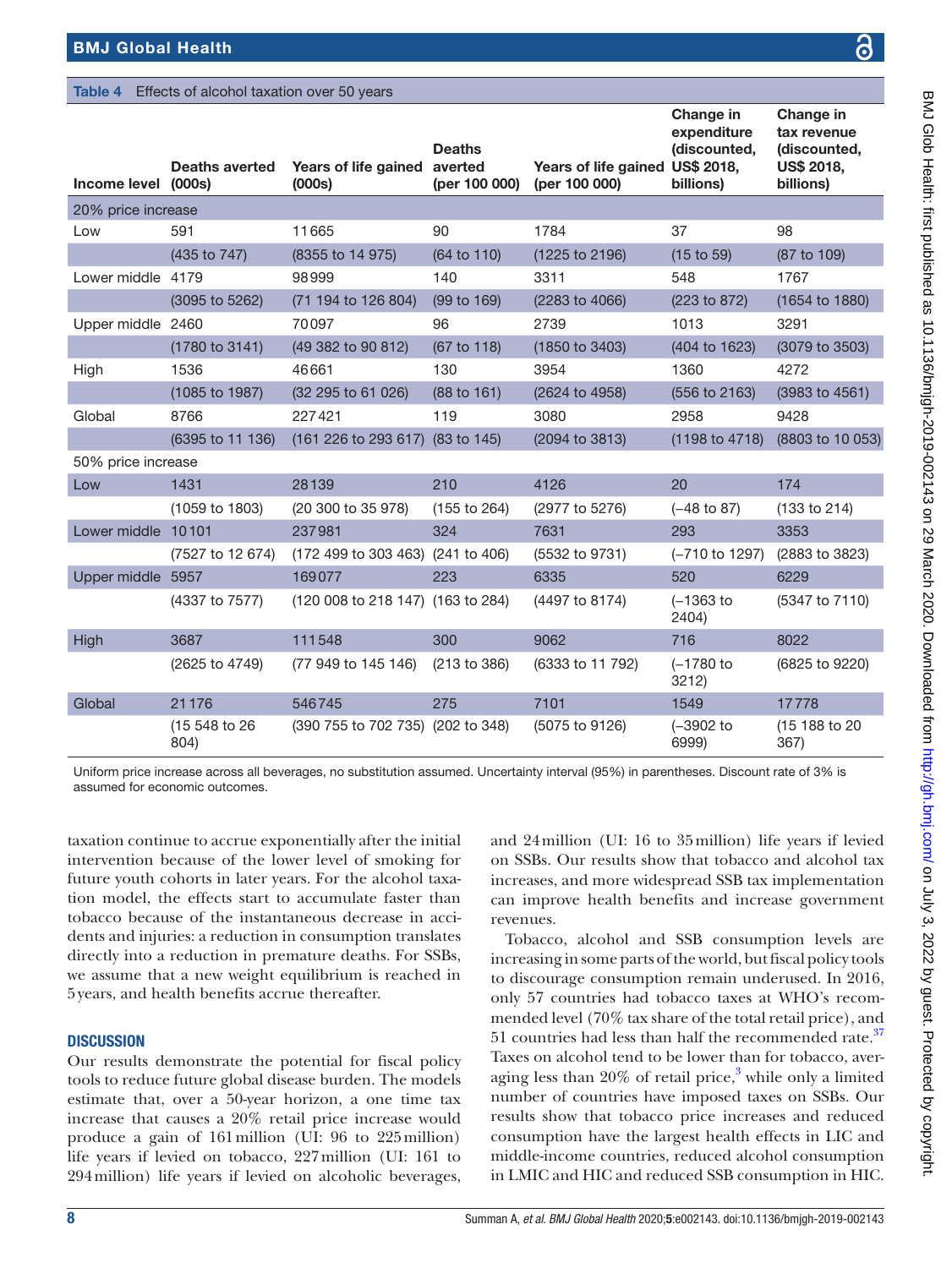<span id="page-8-0"></span>Table 5 Effects of sugar-sweetened beverage taxation over 50 years

| Income level       | Deaths averted Years of life<br>(000s) | gained (000s)      | <b>Deaths averted</b><br>(per 100 000) | <b>Years of life</b><br>gained<br>(per 100 000) | Change in<br>expenditure<br>(discounted, US\$ US\$ 2018,<br>2018, billions) | Change in<br>tax revenue<br>(discounted,<br>billions) |
|--------------------|----------------------------------------|--------------------|----------------------------------------|-------------------------------------------------|-----------------------------------------------------------------------------|-------------------------------------------------------|
| 20% price increase |                                        |                    |                                        |                                                 |                                                                             |                                                       |
| Low                | 68                                     | 1831               | 10                                     | 268                                             | $-32$                                                                       | 55                                                    |
|                    | (39 to 104)                            | (1173 to 2666)     | (6 to 15)                              | (172 to 391)                                    | $(-51 to -12)$                                                              | (51 to 58)                                            |
| Lower middle       | 347                                    | 8655               | 11                                     | 278                                             | $-143$                                                                      | 247                                                   |
|                    | (216 to 511)                           | (5580 to 12 586)   | (7 to 16)                              | (179 to 404)                                    | $(-232$ to $-54)$                                                           | (232 to 262)                                          |
| Upper middle       | 315                                    | 8993               | 12                                     | 337                                             | $-130$                                                                      | 225                                                   |
|                    | (201 to 466)                           | (5799 to 13 019)   | (8 to 17)                              | (217 to 488)                                    | $(-211$ to $-49)$                                                           | (212 to 239)                                          |
| High               | 143                                    | 4876               | 12                                     | 396                                             | $-114$                                                                      | 197                                                   |
|                    | (87 to 214)                            | (3132 to 7087)     | (7 to 17)                              | $(254 \text{ to } 576)$                         | $(-184 \text{ to } -43)$                                                    | (185 to 208)                                          |
| Global             | 873                                    | 24355              | 11                                     | 316                                             | $-419$                                                                      | 724                                                   |
|                    | (544 to 1295)                          | (15 684 to 35 358) | (7 to 17)                              | (204 to 459)                                    | $(-679$ to $-158)$                                                          | (680 to 767)                                          |
| 50% price increase |                                        |                    |                                        |                                                 |                                                                             |                                                       |
| Low                | 188                                    | 4519               | 28                                     | 663                                             | $-144$                                                                      | 72                                                    |
|                    | (116 to 281)                           | (2920 to 6549)     | (17 to 41)                             | (428 to 960)                                    | $(-205$ to $-82)$                                                           | (51 to 92)                                            |
| Lower middle       | 872                                    | 21354              | 28                                     | 685                                             | $-650$                                                                      | 325                                                   |
|                    | (558 to 1282)                          | (13 823 to 30 929) | (18 to 41)                             | (443 to 992)                                    | $(-927$ to $-372)$                                                          | (232 to 417)                                          |
| Upper middle       | 796                                    | 21863              | 30                                     | 819                                             | $-593$                                                                      | 297                                                   |
|                    | (510 to 1161)                          | (14 224 to 31 427) | (19 to 44)                             | (533 to 1178)                                   | $(-847$ to $-339)$                                                          | (212 to 381)                                          |
| High               | 377                                    | 12026              | 31                                     | 977                                             | $-517$                                                                      | 259                                                   |
|                    | (235 to 556)                           | (7766 to 17 382)   | (19 to 45)                             | (631 to 1412)                                   | $(-739$ to $-296)$                                                          | (185 to 333)                                          |
| Global             | 2234                                   | 59762              | 29                                     | 776                                             | $-1903$                                                                     | 952                                                   |
|                    | (1419 to 3281)                         | (38 732 to 86 287) | (18 to 43)                             | (503 to 1121)                                   | $(-2717$ to $-1090)$                                                        | (681 to 1224)                                         |

A 50% offset factor is assumed. Uncertainty interval (95%) in parentheses. Discount rate of 3% is assumed for economic outcomes.



<span id="page-8-1"></span>Figure 3 Trends in years of life gained from 20% price increase over 50 years. Source: authors' estimates. LB, lower bound; SSB, sugar-sweetened beverages; UB, upper bound.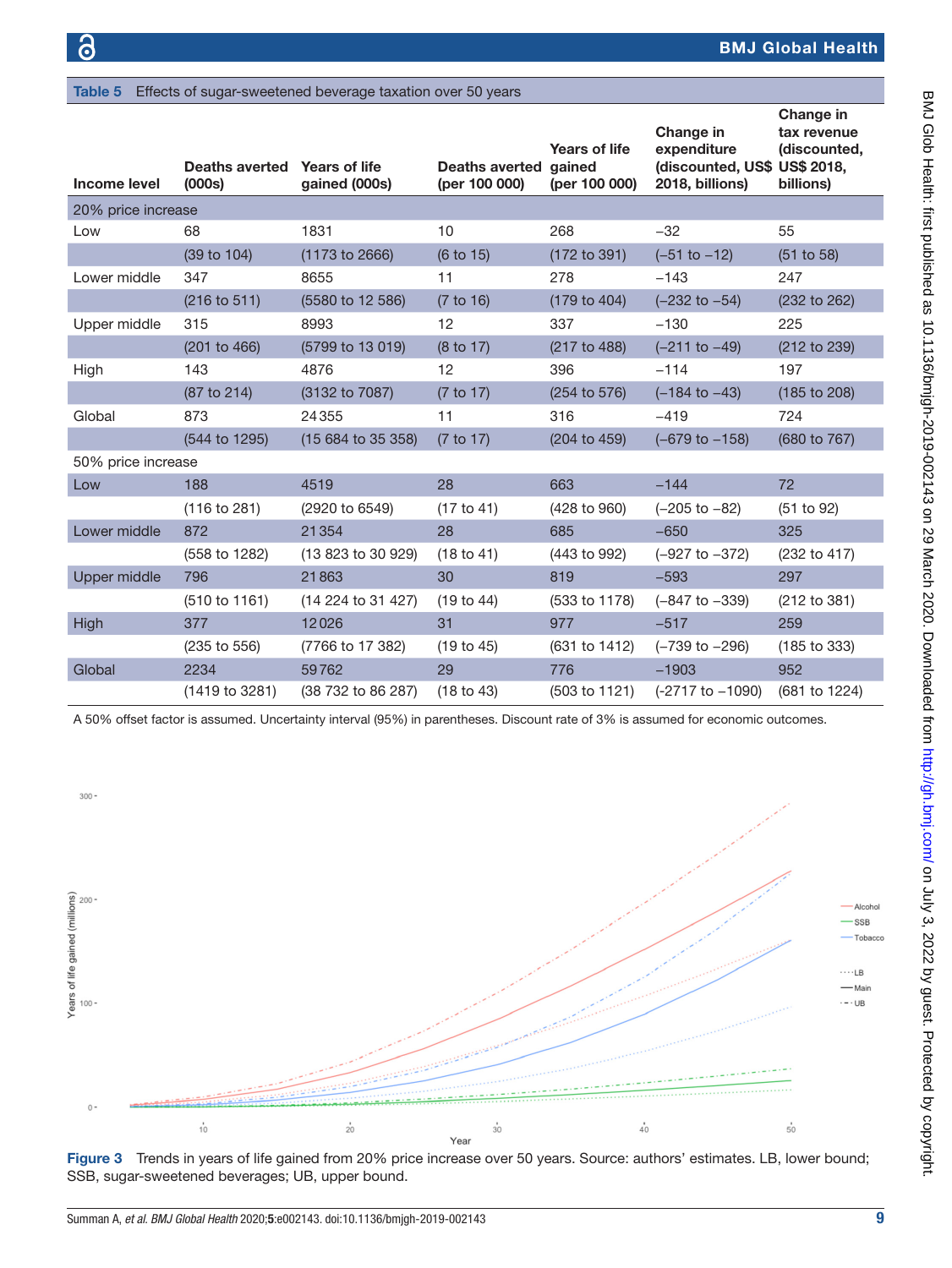



Alcoho

- SSF Tobacco

 $\cdots$ LB

 $\overline{50}$ 

- Mair  $\cdot$  UE

Yea Figure 4 Trends in deaths averted from 20% price increase over 50 years. Source: authors' estimates. LB, lower bound; SSB, sugar-sweetened beverages; UB, upper bound.

 $30$ 

 $20$ 

However, all country income groups see substantial health and economic benefits. Furthermore, these benefits will increasingly go to LIC and middle-income countries due to their projected consumption growth. Globally, tobacco smoking prevalence is declining, but primarily in HIC. Many lower and middle-income countries are seeing no change in smoking prevalence, and a few are witnessing an increase.<sup>[37](#page-11-28)</sup> Similarly, even though alcohol consumption levels are decreasing in some regions, total alcohol consumption per capita is projected to increase globally in the next 10 years, driven by consumption increases in the South-East Asia and Western Pacific regions.<sup>[10](#page-10-10)</sup> Overweight and obesity levels are increasing in LIC and middle-income countries as countries progress through their nutrition transition, $\frac{7}{1}$  $\frac{7}{1}$  $\frac{7}{1}$  with concurrent increases in SSB consumption.<sup>[20](#page-11-3)</sup>

 $10$ 

BMJ Global Health

12500

10000

7500

5000

2500

Deaths Averted (000s)

Our simulations also suggest that a 20% price increase through taxes on tobacco, alcoholic beverages and SSBs would increase government revenues by US\$1987billion (UI: US\$1613 to US\$2297billion), US\$9428 (UI: US\$8803 to US\$10053billion) and US\$724billion (UI: US\$680 to US\$767billion), respectively. These revenues can be earmarked for increased spending on tax enforcement or specific health and social programmes. Greater tax administration resources for detection equipment and enforcement teams can reduce tax avoidance,<sup>38</sup> while increased funding for health and social programmes can be an important tool in swaying public opinion in favour of the tax increase—especially where perceptions have been negatively influenced by industry lobbyists. For example, governments could fund programmes to help consumers quit smoking, reduce alcohol consumption and/or choose healthy food alternatives. Poorer households have higher sensitivity to price changes and receive disproportionately larger benefits from reduced health expenditure $39\frac{40}{9}$  and revenue-neutral programmes can be

targeted at consumers who may bear the brunt of the tax, particularly poorer households. Finally, the tax revenues can defray less efficient and more distortive taxes, such as taxes on labour, to improve household outcomes.<sup>41</sup>

Our study has several limitations. First, our results may underestimate the effects of tax increases because we do not account for (1) morbidity effects or (2) the externality effects of consumption, such as secondhand smoke or drunk driving deaths. For smoking, alcohol consumption and SSB consumption, the global ratio of years lived with disability for every YLL is 0.15, 0.21 and 0.47, respectively, highlighting the large burden of morbidity for these risk factors.<sup>1</sup>

Second, as with all modelling studies, our simulations depend on the parameters used in our analysis. These are the best available estimates from the most recent scientific studies, but they identify past relationships between variables that may not apply going forward if lifestyles and environmental factors change. Third, our parameters on the relative risk of mortality for tobacco or alcohol represent an average for all age groups—they are not age or sex specific. However, the literature from which we derive our parameters includes all age groups and both sexes in its samples and adjusts estimates for age and sex.

Fourth, our consumption data were based on household and individual surveys. Recall bias and underreporting by respondents in these surveys could result in underestimation of effect sizes. For example, a higher level of actual consumption would mean that we underestimated the total reduction in harmful consumption, thereby underestimating the potential health gains from a tax. A related issue is the difficulty of doing very large cross-country analyses. Where possible, we have employed country-specific data, including population distribution, mortality risks and consumption, but these data were not always available. Following other studies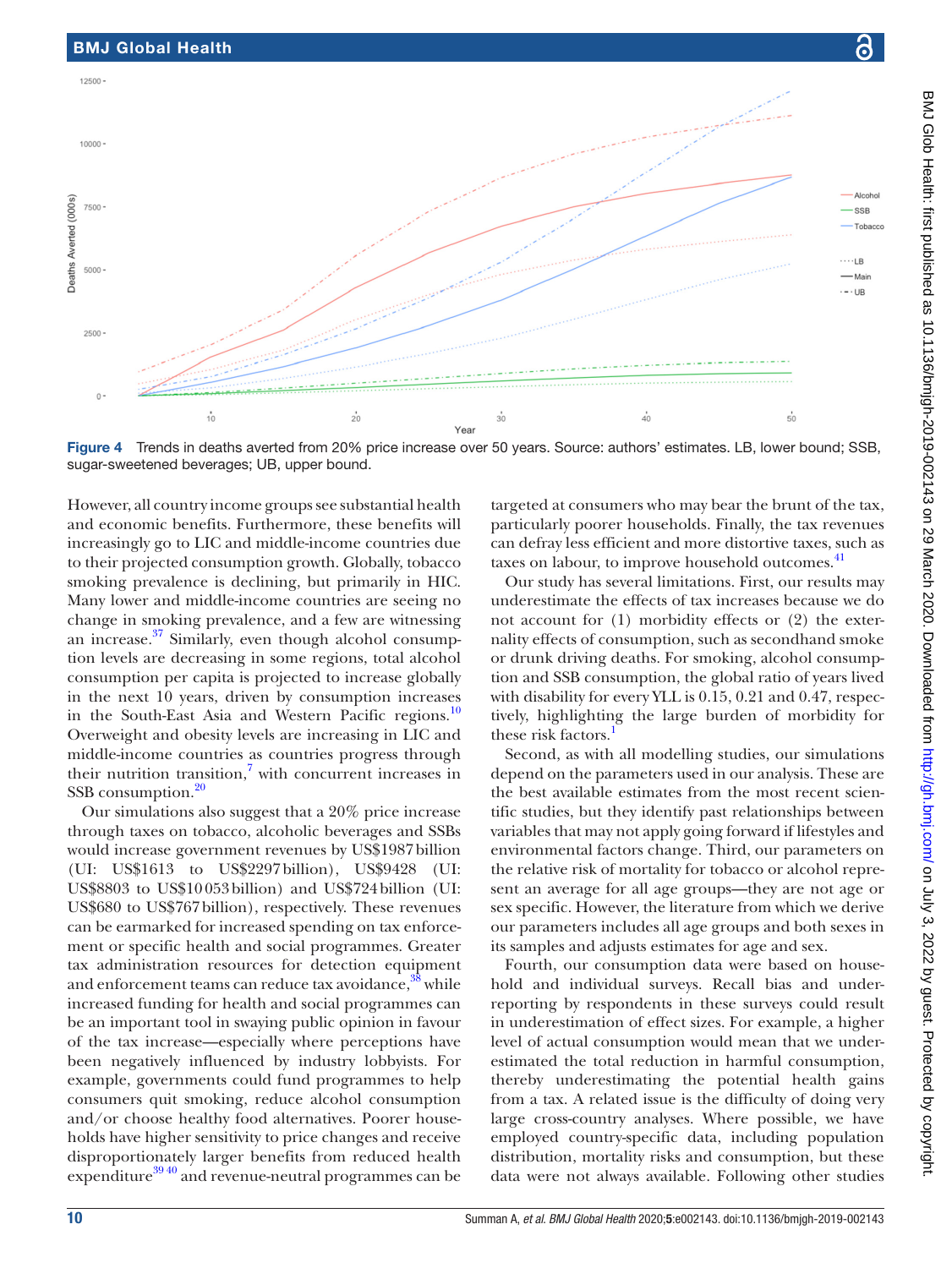that have modelled non-communicable diseases, $1415$  we have used a time horizon of 50 years because many of the health consequences of current tax policies are not observable for decades—for tobacco and alcohol, the full benefits of cessation are not realised 30 years and 20 years after consumption is reduced, respectively. The long time horizon requires assuming that preferences in demand and exogenous factors are static.

Fifth, we have not fully incorporated substitution effects between cigarettes and rustic tobacco such as bidis or with new forms of tobacco smoking such as e-cigarettes; between beer, wine, hard liquor and country liquor; and between SSBs and other beverages or foods. The data needed to support a model of these substitution effects for a global analysis are lacking. To partially account for substitution effects, in the alcohol model, we increased prices by the same level across all three beverage categories. The SSB model used an offset factor, whereby 50% of calories from SSBs were offset by other calories. If in fact taxes induce changes in the overall consumption of total grams of alcohol or total calories that are lower than estimated, then our health gains will be overestimated. For all three products, taxation on substitutes should also be considered to limit substitution after the tax—if such taxation is not applied, then our health gains may be overestimated.

We have also not modelled substitution to the illicit market due to a lack of data. Taking tobacco as an example, the relative size of the illicit market is unknown and reported figures show many inconsistencies.<sup>42</sup> Furthermore, it has been found that the size of the illicit market does not increase due to tax increases. $38$ Black market size is primarily determined by the availability of sufficient tax administration and enforcement resources. [38](#page-11-29)

Finally, we have not considered changes in health systems costs due to the projected increases in longevity. Increasing life expectancies may increase the burden on the healthcare system, and necessitate increased public health spending.<sup>43</sup> With better data, future research should focus on addressing these limitations.

Fiscal policy tools accompanied with other government regulation can help reduce the prevalence of non-communicable diseases related to smoking, alcohol consumption and obesity. This paper shows the potential global gains from tobacco, alcohol and SSB taxation. Policy-makers should consider imposing or raising taxes within local tax structures to meet evidenced-based guidelines on taxing these commodities at levels that improve population health. Continuous monitoring, evaluation and research will help refine policies in the future to ensure they achieve maximum effectiveness.

#### Author affiliations

<sup>1</sup> Center for Disease Dynamics, Economics & Policy, Washington, District of Columbia, USA

<sup>2</sup> Priority Cost Effective Lessons for Systems Strengthening, School of Public Health, Faculty of Health Sciences, University of the Witwatersrand, Johannesburg, South Africa

3 Bloomberg Philanthropies, New York, New York, USA 4 Health Policy Center, University of Illinois at Chicago, Chicago, Illinois, USA

5 Princeton Environmental Institute, Princeton University, Princeton, NJ, USA Correction notice This article has been corrected since it was published online.

Author name and affiliation corrected.

Contributors All authors conceived the study. AS and NS constructed the mathematical model and ran the analyses. AS drafted the initial manuscript, while all coauthors reviewed, edited and approved the final draft.

Funding The study was funded by Bloomberg Philanthropies (#51247) and the Bill and Melinda Gates Foundation (#OPP1098574).

Competing interests JB is an employee of the funding organisation.

Patient and public involvement Patients and/or the public were not involved in the design, or conduct, or reporting, or dissemination plans of this research.

Patient consent for publication Not required.

Provenance and peer review Not commissioned; externally peer reviewed.

Data availability statement Data are available upon request. Model files and data available on request.

Open access This is an open access article distributed in accordance with the Creative Commons Attribution 4.0 Unported (CC BY 4.0) license, which permits others to copy, redistribute, remix, transform and build upon this work for any purpose, provided the original work is properly cited, a link to the licence is given, and indication of whether changes were made. See: [https://creativecommons.org/](https://creativecommons.org/licenses/by/4.0/) [licenses/by/4.0/](https://creativecommons.org/licenses/by/4.0/).

#### ORCID iDs

Nicholas Stacey <http://orcid.org/0000-0002-3572-5314> Ramanan Laxminarayan<http://orcid.org/0000-0002-1390-9016>

#### **REFERENCES**

- <span id="page-10-0"></span>1 Institute for Health Metrics and Evaluation. Global burden of disease study 2017 (GBD 2017) data resources, 2019. Available: [http://ghdx.](http://ghdx.healthdata.org/gbd-2017) [healthdata.org/gbd-2017](http://ghdx.healthdata.org/gbd-2017)
- <span id="page-10-1"></span>2 Griswold MG, Fullman N, Hawley C, *et al*. Alcohol use and burden for 195 countries and territories, 1990–2016: a systematic analysis for the global burden of disease study 2016. *[The Lancet](http://dx.doi.org/10.1016/S0140-6736(18)31310-2)* 2018;392:1015–35.
- <span id="page-10-2"></span>3 WHO. Global status report on alcohol and health 2014. Geneva, Switzerland, 2014. Available: [DOI:/entity/substance\\_abuse/](DOI:/entity/substance_abuse/publications/global_alcohol_report/en/index.html) [publications/global\\_alcohol\\_report/en/index.html](DOI:/entity/substance_abuse/publications/global_alcohol_report/en/index.html)
- <span id="page-10-3"></span>4 Chen L, Caballero B, Mitchell DC, *et al*. Reducing consumption of sugar-sweetened beverages is associated with reduced blood pressure: a prospective study among United States adults. *[Circulation](http://dx.doi.org/10.1161/CIRCULATIONAHA.109.911164)* 2010;121:2398–406.
- <span id="page-10-9"></span>5 Cabrera Escobar MA, Veerman JL, Tollman SM, *et al*. Evidence that a tax on sugar sweetened beverages reduces the obesity rate: a meta-analysis. *[BMC Public Health](http://dx.doi.org/10.1186/1471-2458-13-1072)* 2013;13:1072.
- <span id="page-10-4"></span>6 Abarca-Gómez L, Abdeen ZA, Hamid ZA, *et al*. Worldwide trends in body-mass index, underweight, overweight, and obesity from 1975 to 2016: a pooled analysis of 2416 population-based measurement studies in 128·9 million children, adolescents, and adults. *[The Lancet](http://dx.doi.org/10.1016/S0140-6736(17)32129-3)* 2017;390:2627–42.
- <span id="page-10-11"></span>7 Popkin BM, Adair LS, Ng SW. Global nutrition transition and the pandemic of obesity in developing countries. *[Nutr Rev](http://dx.doi.org/10.1111/j.1753-4887.2011.00456.x)* 2012;70:3–21.
- <span id="page-10-5"></span>8 Jamison DT, Summers LH, Alleyne G, *et al*. Global health 2035: a world converging within a generation. *[Lancet](http://dx.doi.org/10.1016/S0140-6736(13)62105-4)* 2013;382:1898–955.
- <span id="page-10-6"></span>9 World Health Organization. *Fiscal policies for diet and prevention of noncommunicable diseases*. Geneva, 2015.
- <span id="page-10-10"></span>10 World Health Organization. *Global status report on alcohol and health 2018*. Geneva, 2018.
- 11 WHO. Who report on the global tobacco epidemic. *2015 Raising taxes on tobacco* 2015;103.
- 12 Laxminarayan R, Parry I. Health in a time of austerity. *Finance Dev* 2017.
- <span id="page-10-7"></span>13 Stacey N, Summan A, Tugendhaft A, *et al*. Simulating the impact of excise taxation for disease prevention in low-income and middleincome countries: an application to South Africa. *[BMJ Glob Health](http://dx.doi.org/10.1136/bmjgh-2017-000568)* 2018;3:e000568.
- <span id="page-10-8"></span>14 Verguet S, Gauvreau CL, Mishra S, *et al*. The consequences of tobacco tax on household health and finances in rich and poor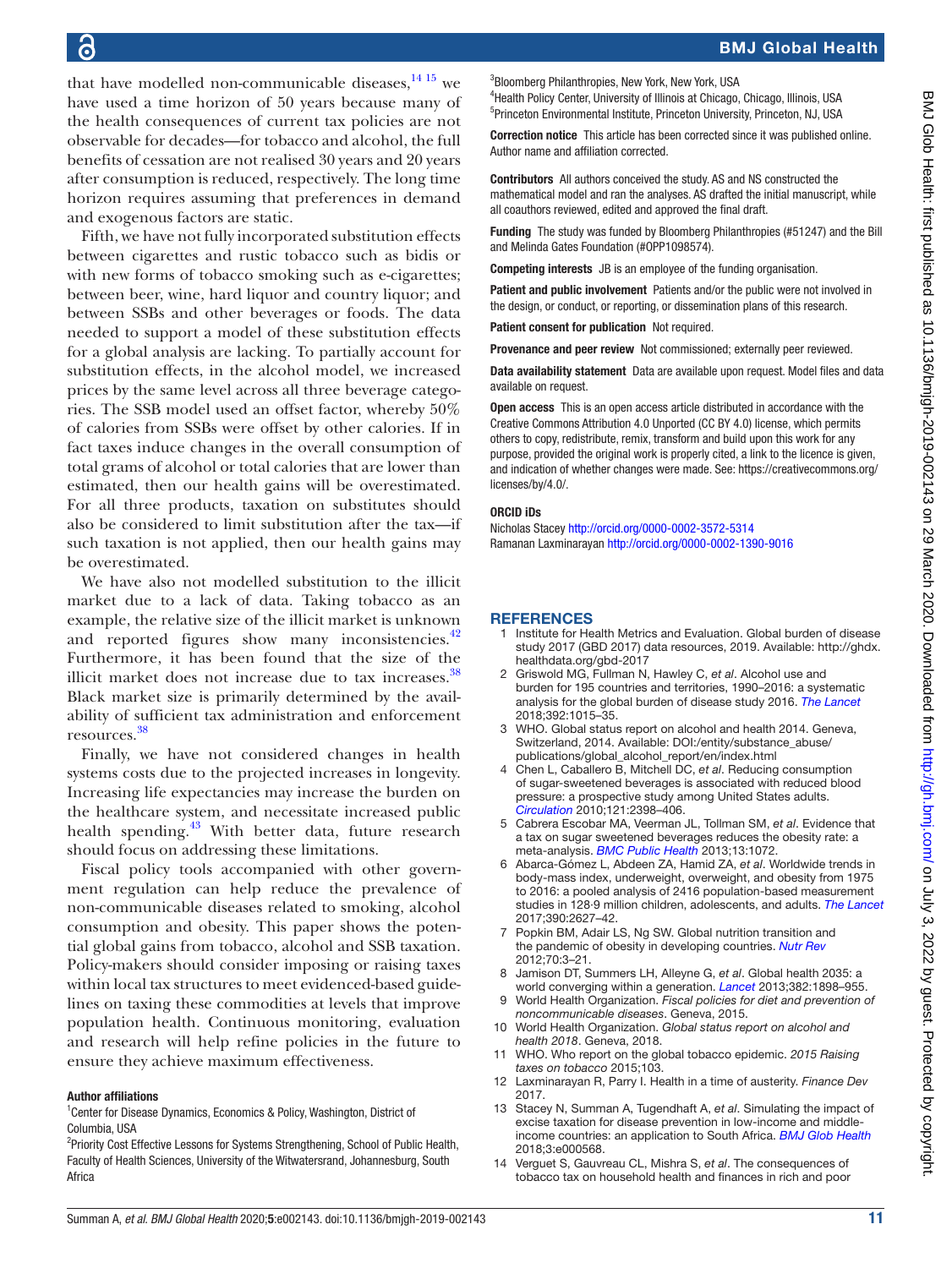# BMJ Global Health

smokers in China: an extended cost-effectiveness analysis. *[Lancet](http://dx.doi.org/10.1016/S2214-109X(15)70095-1)  [Glob Health](http://dx.doi.org/10.1016/S2214-109X(15)70095-1)* 2015;3:e206–16.

- 15 Jha P, Joseph R, Li D. Tobacco taxes: a win-win measure for fiscal space and health 2012.
- <span id="page-11-0"></span>16 The World Bank. World bank development indicators, 2016. Available:<http://data.worldbank.org/products/wdi> [Accessed July 15, 2016].
- 17 Manyema M, Veerman LJ, Chola L, *et al*. The potential impact of a 20% tax on sugar-sweetened beverages on obesity in South African adults: a mathematical model. *[PLoS One](http://dx.doi.org/10.1371/journal.pone.0105287)* 2014;9:e105287.
- <span id="page-11-1"></span>18 WHO. Who global report on trends in prevalence of tobacco smoking 2015 2015.
- <span id="page-11-2"></span>19 WHO. Global health Observatory data Repository, 2016. Available: <http://apps.who.int/gho/data/node.home>[Accessed May 6, 2018].
- <span id="page-11-4"></span><span id="page-11-3"></span>20 Euromonitor International. Euromonitor international 2018. 21 United Nations. Step by step Guid to the estimation child mortality 2009.
- <span id="page-11-5"></span>22 Gardner JW, Stewart WH. Constructing abridged life tables 1966.
- <span id="page-11-6"></span>23 Helton JC, Davis FJ, Johnson JD. A comparison of uncertainty and sensitivity analysis results obtained with random and Latin hypercube sampling. *[Reliability Engineering & System Safety](http://dx.doi.org/10.1016/j.ress.2004.09.006)* 2005;89:305–30.
- <span id="page-11-7"></span>24 World Health Organization. *WHO report on the global tobacco epidemic, 2019*. Geneva, 2019.
- 25 Pearson AL, Cleghorn CL, van der Deen FS, *et al*. Tobacco retail outlet restrictions: health and cost impacts from multistate life-table modelling in a national population. *[Tob Control](http://dx.doi.org/10.1136/tobaccocontrol-2015-052846)* 2017;26:579–85.
- 26 Blakely T, Cobiac LJ, Cleghorn CL, *et al*. Health, health inequality, and cost impacts of annual increases in tobacco tax: multistate life table modeling in New Zealand. *[PLoS Med](http://dx.doi.org/10.1371/journal.pmed.1001856)* 2015;12:e1001856.
- 27 Ozasa K, Katanoda K, Tamakoshi A, *et al*. Reduced life expectancy due to smoking in large-scale cohort studies in Japan. *[J Epidemiol](http://dx.doi.org/10.2188/jea.JE2007416)* 2008;18:111–8.
- <span id="page-11-9"></span>28 Doll R, Peto R, Boreham J, *et al*. Mortality in relation to smoking: 50 years' observations on male British doctors. *[BMJ](http://dx.doi.org/10.1136/bmj.38142.554479.AE)* 2004;328:1519.
- <span id="page-11-13"></span>29 Brennan A, Meier P, Purshouse R, *et al*. The Sheffield Alcohol Policy Model - A Mathematical Description. *[Health Econ](http://dx.doi.org/10.1002/hec.3105)* 2015;24:1368–88.
- <span id="page-11-14"></span>30 Holmes J, Meier PS, Booth A, *et al*. The temporal relationship between per capita alcohol consumption and harm: a systematic review of time lag specifications in aggregate time series analyses. *[Drug Alcohol Depend](http://dx.doi.org/10.1016/j.drugalcdep.2011.12.005)* 2012;123:7–14.
- <span id="page-11-15"></span>31 Hall KD, Sacks G, Chandramohan D, *et al*. Quantification of the effect of energy imbalance on bodyweight. *[Lancet](http://dx.doi.org/10.1016/S0140-6736(11)60812-X)* 2011;378:826–37.
- <span id="page-11-16"></span>32 Alexandratos N, Bruinsma J. World agriculture towards 2030/2050 2012.
- <span id="page-11-26"></span>33 Veerman JL, Sacks G, Antonopoulos N, *et al*. The impact of a tax on sugar-sweetened beverages on health and health care costs: a modelling study. *[PLoS One](http://dx.doi.org/10.1371/journal.pone.0151460)* 2016;11:e0151460.
- <span id="page-11-27"></span>34 Sánchez-Romero LM, Penko J, Coxson PG, *et al*. Projected impact of Mexico's sugar-sweetened beverage Tax policy on diabetes and cardiovascular disease: a modeling study. *[PLoS Med](http://dx.doi.org/10.1371/journal.pmed.1002158)* 2016;13:e1002158.
- 35 Wang YC, Coxson P, Shen Y-M, *et al*. A penny-per-ounce tax on sugar-sweetened beverages would cut health and cost burdens of diabetes. *[Health Aff](http://dx.doi.org/10.1377/hlthaff.2011.0410)* 2012;31:199–207.
- <span id="page-11-18"></span>36 World Bank. World Bank country and lending groups, 2018. Available: [https://datahelpdesk.worldbank.org/knowledgebase/](https://datahelpdesk.worldbank.org/knowledgebase/articles/906519) [articles/906519](https://datahelpdesk.worldbank.org/knowledgebase/articles/906519)
- <span id="page-11-28"></span>37 World Health Organization. *WHO report on the global tobacco epidemic, 2017: monitoring tobacco use and prevention policies*. Geneva, 2017.
- <span id="page-11-29"></span>38 World Bank. Controlling illicit tobacco trade: lessons for Vietnam from global experience in implementing Track- and-Trace and Tax stamp systems 2019.
- <span id="page-11-30"></span>39 Chaloupka FJ, Blecher E. *Tobacco & Poverty: Tobacco Use Makes the Poor Poorer; Tobacco Tax Increases Can Change That. A Tobacconomics Policy Brief*. Chicago, 2018.
- 40 Fuchs A, Gonzalez Icaza MF, Paz DP. *Distributional effects of tobacco taxation: a comparative analysis*. Washington D.C, 2019.
- <span id="page-11-31"></span>41 Parry IWH, Laxminarayan R, West SE. Fiscal and Externality taxes 2009.
- <span id="page-11-32"></span>42 Blecher E, Liber A, Ross H, *et al*. Euromonitor data on the illicit trade in cigarettes. *[Tob Control](http://dx.doi.org/10.1136/tobaccocontrol-2013-051034)* 2015;24:100–1.
- <span id="page-11-33"></span>43 de Meijer C, Wouterse B, Polder J, *et al*. The effect of population aging on health expenditure growth: a critical review. *[Eur J Ageing](http://dx.doi.org/10.1007/s10433-013-0280-x)* 2013;10:353–61.
- <span id="page-11-8"></span>44 IARC. Effectiveness of Tax and price policies for tobacco control 2011;14.
- <span id="page-11-10"></span>45 Nelson JP. Meta-analysis of alcohol price and income elasticities with corrections for publication bias. *[Health Econ Rev](http://dx.doi.org/10.1186/2191-1991-3-17)* 2013;3:17.
- <span id="page-11-11"></span>46 Griswold M, Fullman N, Hawley C, *et al*. Alcohol use and burden for 195 countries and territories, 1990–2016: a systematic analysis for the global burden of disease study 2016. *[The Lancet](http://dx.doi.org/10.1016/S0140-6736(18)31310-2)* 2018;392:1015–35.
- <span id="page-11-12"></span>47 Aune D, Sen A, Prasad M, *et al*. BMI and all cause mortality: systematic review and non-linear dose-response meta-analysis of 230 cohort studies with 3.74 million deaths among 30.3 million participants. *[BMJ](http://dx.doi.org/10.1136/bmj.i2156)* 2016;9:i2156.
- <span id="page-11-17"></span>48 World Population Prospects - Population Division - United Nations. Available: <https://population.un.org/wpp/>[Accessed Nov 8, 2019].
- <span id="page-11-19"></span>49 Ng M, Freeman MK, Fleming TD, *et al*. Smoking prevalence and cigarette consumption in 187 countries, 1980-2012. *[JAMA](http://dx.doi.org/10.1001/jama.2013.284692)* 2014;311:183–92.
- <span id="page-11-20"></span>50 WHO. GHO | by category | global information system on alcohol and health. Available: [http://apps.who.int/gho/data/node.main.GISAH?](http://apps.who.int/gho/data/node.main.GISAH?lang=en) [lang=en](http://apps.who.int/gho/data/node.main.GISAH?lang=en) [Accessed Nov 8, 2019].
- <span id="page-11-21"></span>51 OECD. Consumption Tax trends 2018: VAT/GST and excise rates, trends and policy issues. OECD 2018.
- <span id="page-11-22"></span>52 Blecher E, Liber AC, Drope JM, *et al*. Global trends in the affordability of sugar-sweetened beverages, 1990–2016. *[Prev](http://dx.doi.org/10.5888/pcd14.160406)  [Chronic Dis](http://dx.doi.org/10.5888/pcd14.160406)* 2017;14:160406.
- <span id="page-11-23"></span>53 Singh GM, Micha R, Khatibzadeh S, *et al*. Global, regional, and national consumption of sugar-sweetened beverages, fruit juices, and milk: a systematic assessment of beverage intake in 187 countries. *[PLoS One](http://dx.doi.org/10.1371/journal.pone.0124845)* 2015;10:e0124845.
- <span id="page-11-24"></span>54 Ng M, Fleming T, Robinson M, *et al*. Global, regional, and national prevalence of overweight and obesity in children and adults during 1980–2013: a systematic analysis for the global burden of disease study 2013. *[The Lancet](http://dx.doi.org/10.1016/S0140-6736(14)60460-8)* 2014;384:766–81.
- <span id="page-11-25"></span>55 NCD Risk Factor Collaboration. A century of trends in adult human height. *eLife*;5.